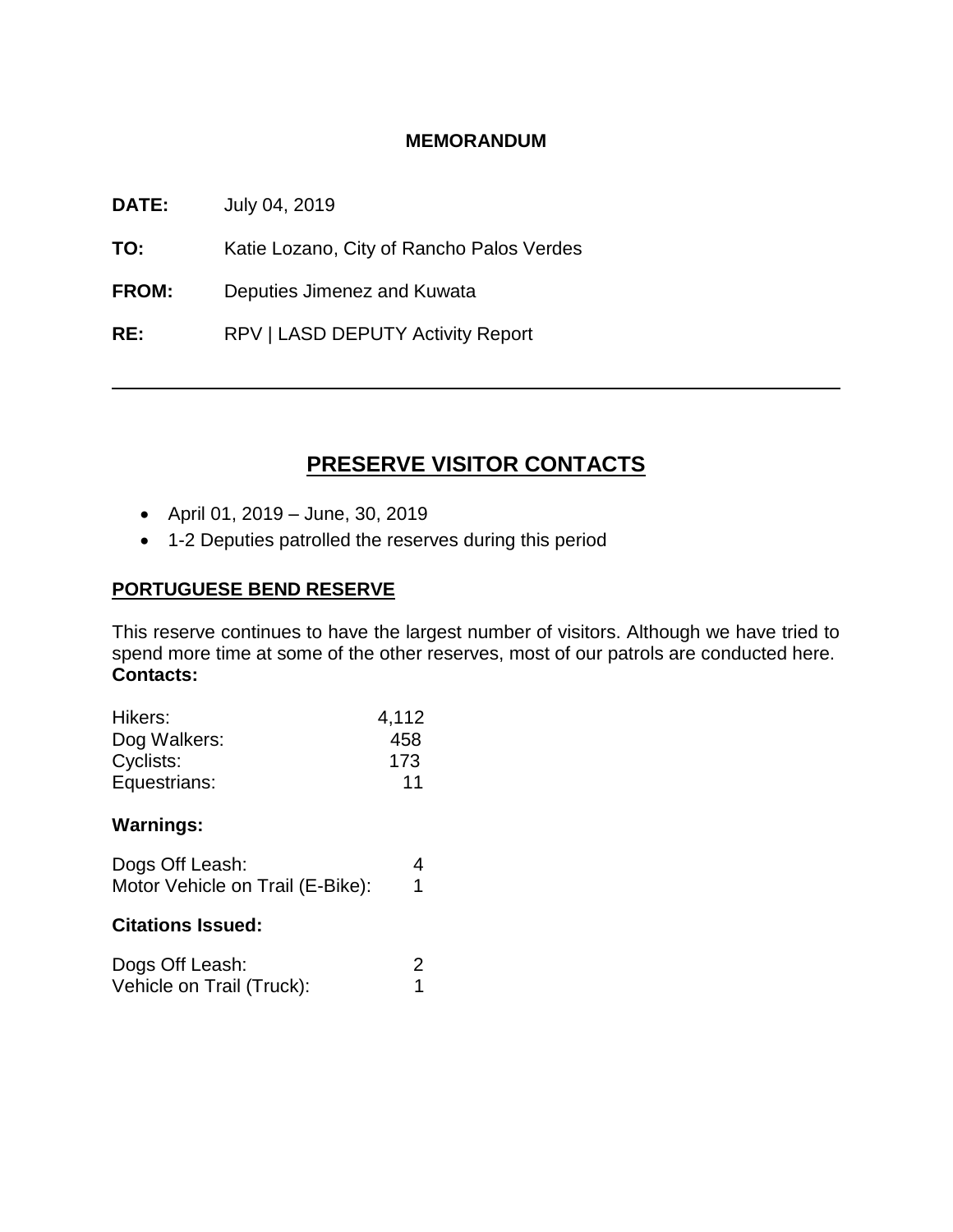## **FORRESTAL RESERVE**

#### **Contacts:**

| Hikers:<br>Dog Walkers:<br>Cyclists: | 591<br>135<br>41 |
|--------------------------------------|------------------|
| <b>Warnings:</b>                     |                  |
| Dogs Off Leash:                      | 1                |
| <b>Citations Issued:</b>             |                  |
| Cyclist on No Bikes Trail:           | 1                |
| Dog Off Leash:                       |                  |

## **OCEAN TRAILS RESERVE**

#### **Contacts:**

# **Warnings:** NONE

## **Citations Issued:**

Dog Off Leash: 1

## **ABALONE COVE RESERVE**

#### **Contacts:**

| Hikers:      | 493 |
|--------------|-----|
| Dog Walkers: | 11  |
| Cyclists:    |     |

# **Warnings:**

| Closed Area:   | 22 |
|----------------|----|
| Dogs On Beach: |    |
| No Fishing:    |    |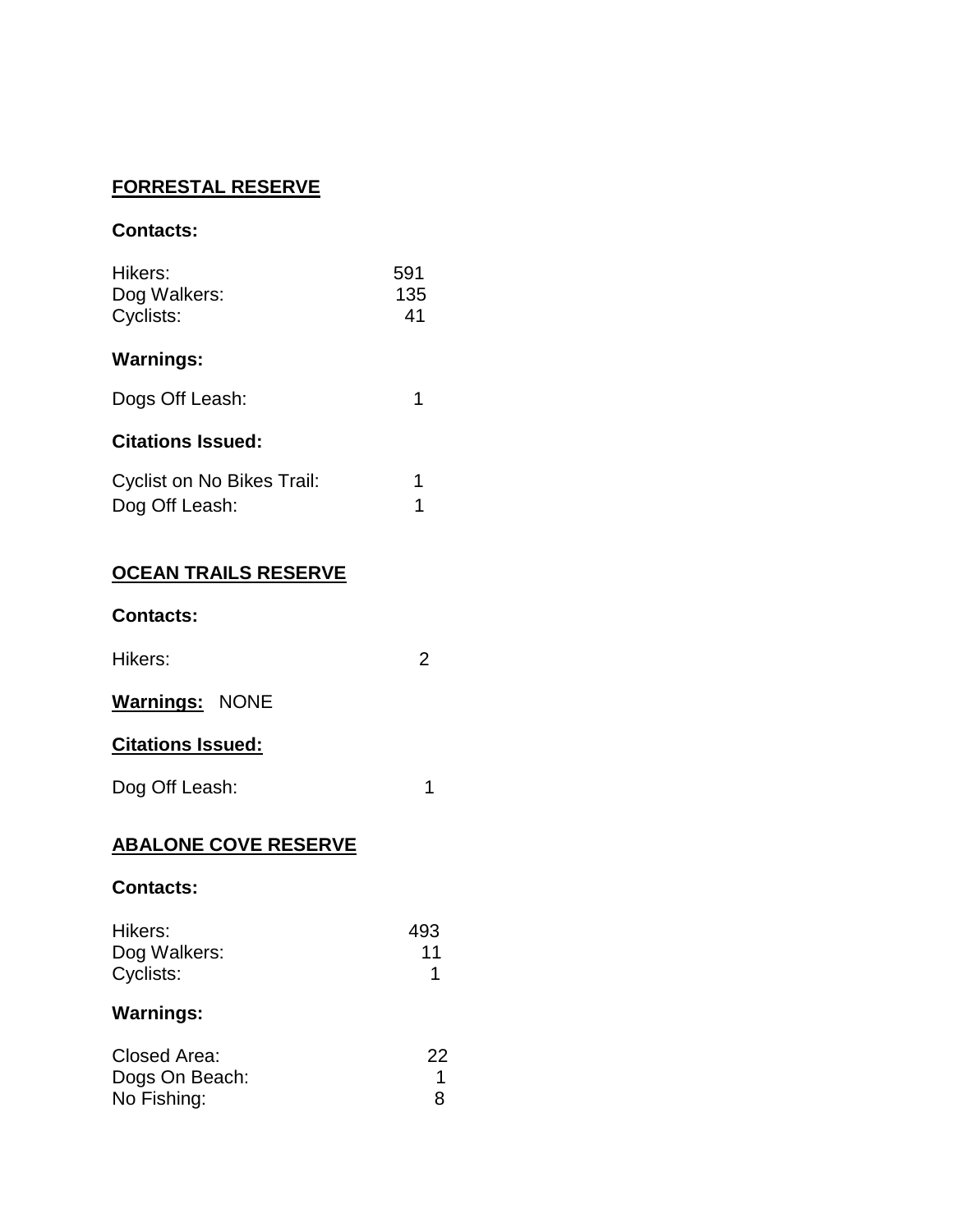#### **Citations Issued:**

| Closed Area:               | 5 |
|----------------------------|---|
| Dogs Off Leash:            |   |
| Vehicle on Trails (Truck): |   |

## **THREE SISTERS RESERVE**

We have made few checks in this area and have not had any contacts here.

#### **FILIORUM RESERVE**

**Contacts:**

Hikers: 15

**Warnings:** NONE

**Citations Issued:** NONE.

#### **SAN RAMON RESERVE**

In response to reports of cigarette butts found at the turn parking areas of the reserve, we conducted regular patrol checks and attempted to monitor traffic for violations. Early Morning Shift has been informally briefed regarding this problem.

#### **Contacts:**

Hikers: 12

**Warnings:** NONE

**Citations Issued:** NONE

#### **ALTA VICENTE RESERVE**

Conducting patrols regarding reports of encampments and dogs off leash. In addition to the dog owners contacted, we observed 3 others who were in compliance. Contacted 2 drone operators at RPV City Hall. Both had appropriate documents.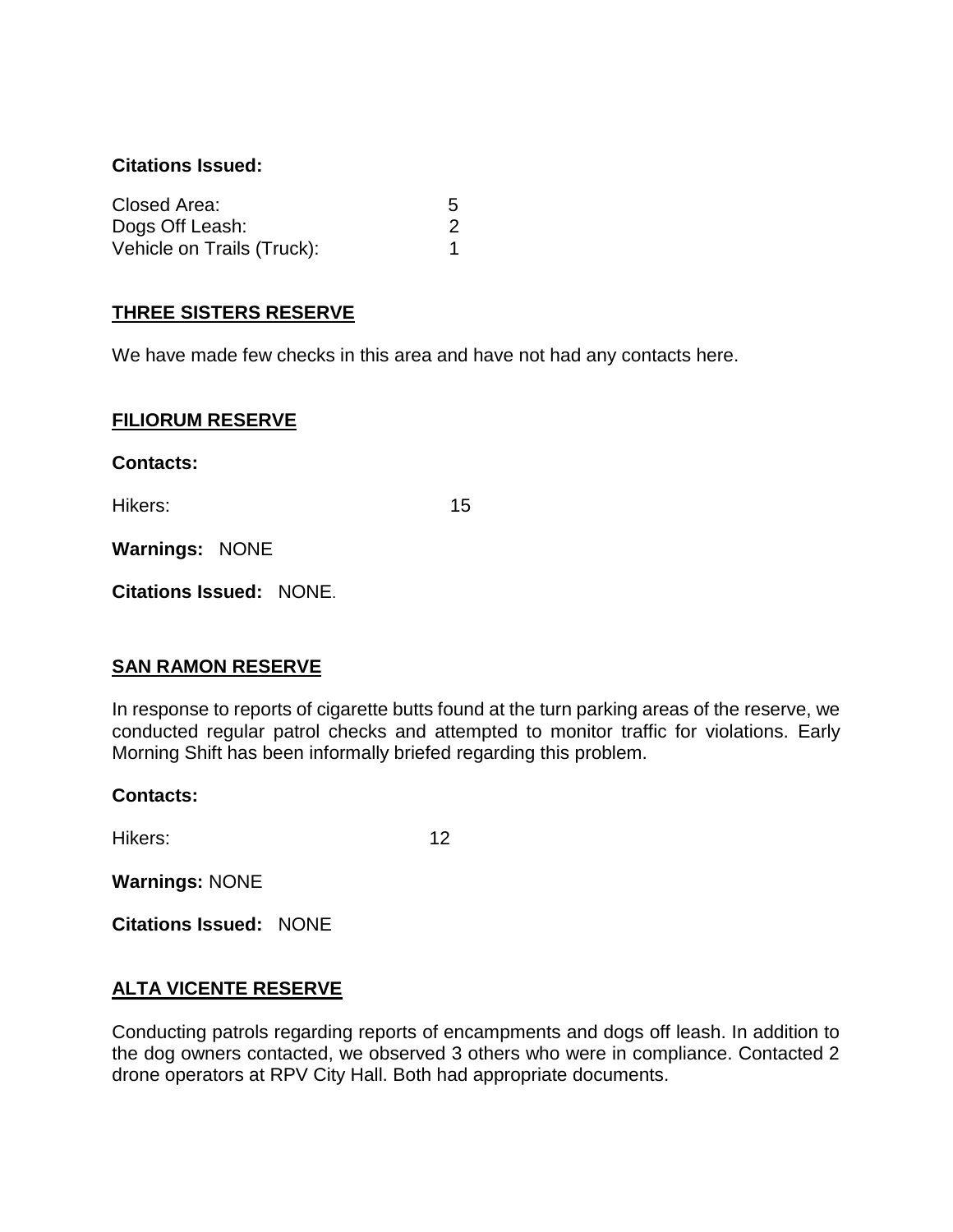## **Contacts:**

| Hikers:<br>Dog Walkers:         | 36 |
|---------------------------------|----|
| <b>Warnings:</b>                |    |
| Dogs Off Leash (Not in Reserve) | З  |
| <b>Citations Issued:</b>        |    |
| Hiker Off Trail:                | 1  |

## **VICENTE BLUFFS RESERVE**

Based on reports made to Lomita Station Personnel, we were directed to conduct regular, extended checks of the area for closed area violations.

#### **Contacts:**

| Hikers:<br>Dog Walkers:        | 1,590<br>244 |
|--------------------------------|--------------|
| <b>Warnings:</b>               |              |
| Closed Area:<br>Dog Off Leash: | 27           |
| No Remote Control Vehicles:    |              |
| No Smoking:                    | 1            |
| <b>Citations Issued:</b>       |              |
| Closed Area:                   | 10           |
| Dog Off Leash:                 | 2            |

# **AGUA AMARGA RESERVE**

No contacts were made during drive-bys at Posey Way or Rock Park Place trailheads, or during occasional foot patrols of the Lunada Canyon Trail.

**Contacts:** NONE